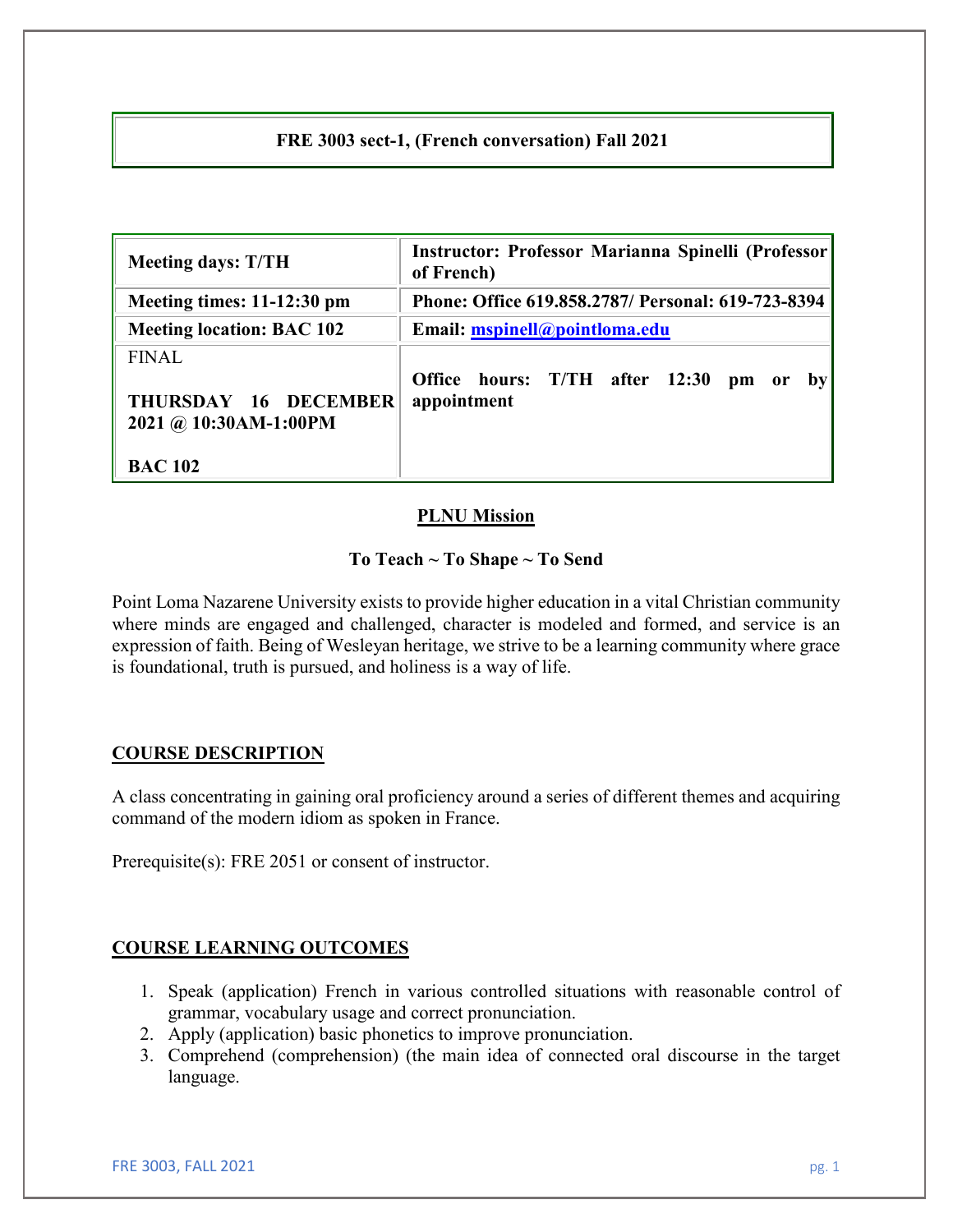4. Discuss (knowledge, analysis) with fellow students cultural mores and patterns of living as studied in and out of the classroom setting.

# **REQUIRED TEXTS AND RECOMMENDED STUDY RESOURCES**

### **Required Texts**

*- Street French 1: The Best of French Slang,* by David Burke, Ed. Wiley

- *Street French 2* : *The Best of French Slang,* by David Burke, Ed. Wiley

*-101 French Idioms,* by Jean-Marie Cassagne, Ed. McGrawHill

### **Recommended supplemental texts**

- A French Dictionary. Like: *Collins Robert French Unabridged Dictionary,* (Harper Collins).
- *Articles*: photocopies given in class and other material posted on *Canvas*

## **COURSE CREDIT HOUR INFORMATION**

In the interest of providing sufficient time to accomplish the stated Course Learning Outcomes, this class meets the PLNU credit hour policy for a 3-unit class delivered over 15 weeks. It is anticipated that students will spend a minimum of 37.5 participation hours per credit hour on their coursework. For this course, students will spend an estimated 112.5 total hours meeting the course learning outcomes. The time estimations are provided in the Canvas modules.

# **COURSE ACTIVITIES AND RESOURCES**

We will use an instructional ensemble whose core program (vocabulary, conversation, grammar, and culture) is designed to prepare students to converse in French. To sample the menu of openended communicative and cultural expansion activities, students will watch YouTube videos to study and to reinforce vocabulary and expressions. They will also approach some literary and cultural readings related to the topics studied and will write compositions about these topics. The course is conducted entirely in French.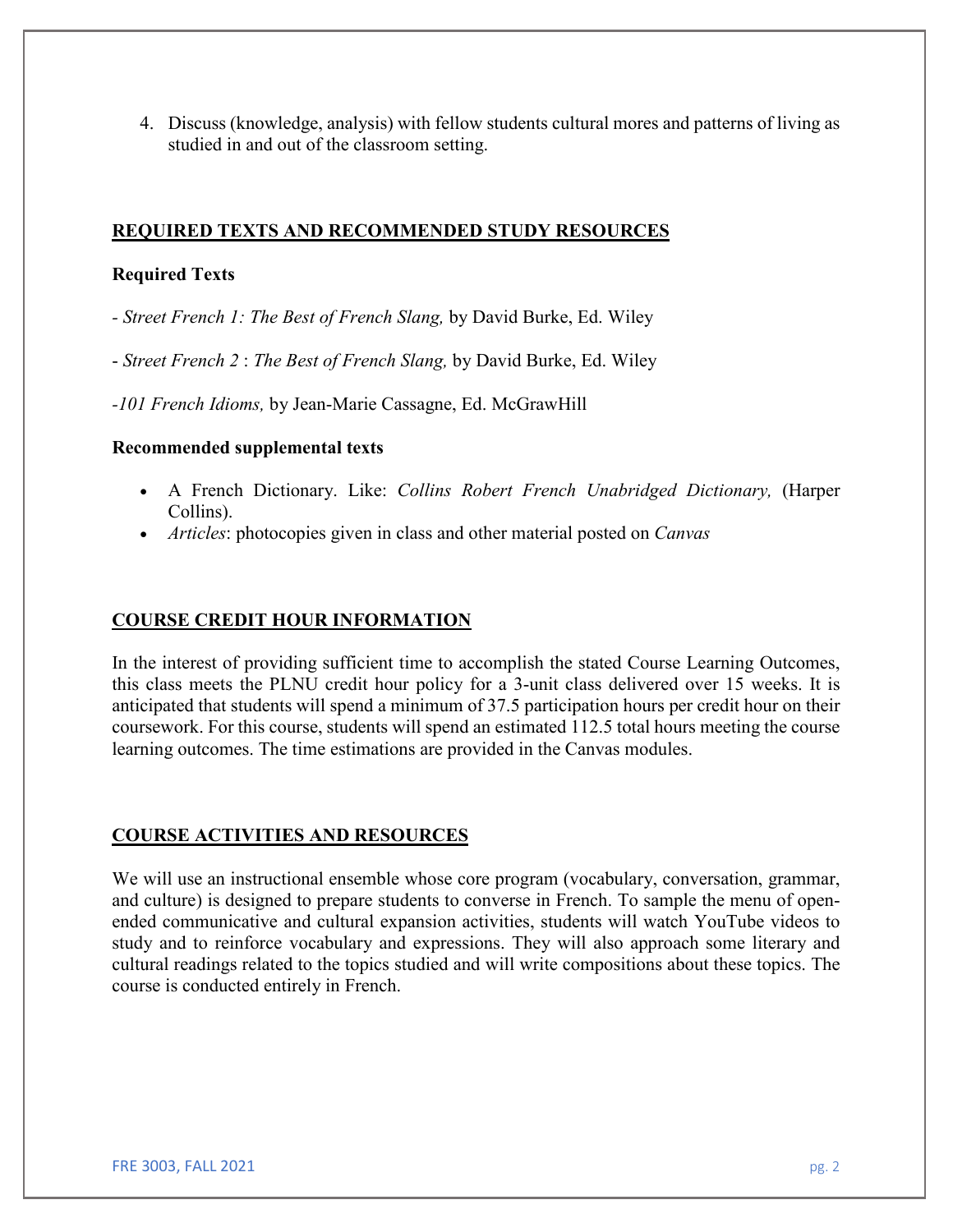### **COURSE REQUIREMENTS**

- 1. **Attendance**. Students' physical presence in class is very important to get the full immersion experience. If a student is not present, s/he cannot perform oral exercises and will lose participation points. Students, whether present or absent, are responsible for the material listed in the class, syllabus as well as for any extra material presented in class. If a student misses a class, s/he should procure notes from another student and study the material in the book. If the student has an official excuse for missing classes and assignments (doctor's note or family tragedy), the absence is excused and the zero for the missing assignment is deleted. Such excuses must be given to the professor within a few days of the absence. If an absence is prolonged (more than three classes), the student must contact the professor immediately.
- 2. **Participation** and **preparation** in classroom. It is not enough to come to class. Students need to engage actively in the oral and written exercises presented during the lesson. Participation is measured by one's willingness to talk and to communicate as fully as possible as well as attend class regularly and complete assignments on time. Participation consists of attendance, answer and interaction with class questions, brief phonetics writing assignments in and out of class. Therefore, students should **read the material of the daily lesson in advance** to be prepared for class activities. Students should get ready well in advance for the *dictées*, quizzes and interrogations. Prepare oral assignments at home to answer to questions orally in class.
- 3. **Assignments** policy. Homework is assigned each class in the workbook, and on the handouts**. Homework should be turned in as listed in the daily schedule**. Late work will be accepted, but with a penalty. An assignment is considered late if it is handed in after it has been handed back or discussed in class. No reminders will be provided.
- 4. The **Final** exam's date cannot be changed.

# **COURSE SCHEDULE AND ASSIGNMENTS**

The class schedule, published on *Canvas*, includes 3 columns of information.

Under **Date** is the date of class days.

Under **Class Activities** are listed the topics to cover in class for the corresponding day. In this column, students will find vocab quizzes, interrogations and the Mid-Term and Final exams as well.

In the last column (**Homework**) are assignments to hand in for that date. Page number and titles identify each assignment (in the book and on handouts). In this column you will find oral interrogations, reading comprehension and compositions as well.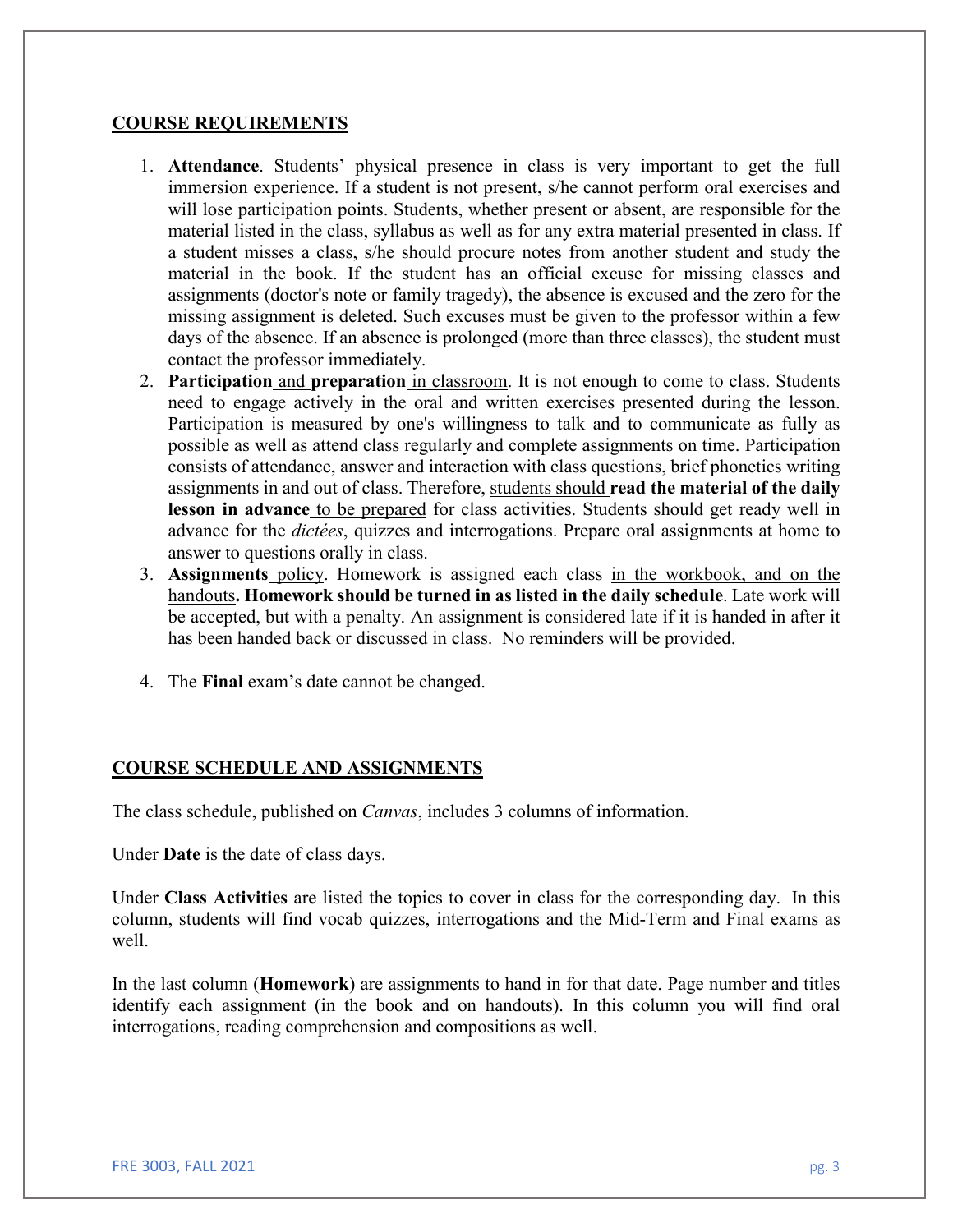**Schedule Changes:** Changes can be made in the class schedule at any time, at the discretion of the professor. Changes may be necessitated by illness, class rhythm or by instructional need. Students are responsible to note all schedule changes

### **ASSESSMENT AND GRADING**

**Note:** Clearly define a grading policy to avoid any confusion concerning expectations. It is most helpful if at least two things are present: 1) a point distribution and 2) a grading scale.

Student grades will be posted in the Canvas grade book no later than midnight on Tuesday of each week beginning in Week Two of this course. It is important to read the comments posted in the grade book as these comments are intended to help students improve their work. Final grades will be posted within one week of the end of the class. Grades will be based on the following:

| <b>Standard Grade Scale Based on Percentages</b> |               |               |               |                |  |
|--------------------------------------------------|---------------|---------------|---------------|----------------|--|
|                                                  |               |               |               |                |  |
| A 93-100                                         | $B+87-89$     | $C+77-79$     | $D+67-69$     | F Less than 59 |  |
| $A - 90 - 92$                                    | B 83-86       | $C$ 73-76     | D $63-66$     |                |  |
|                                                  | $B - 80 - 82$ | $C - 70 - 72$ | $D - 60 - 62$ |                |  |

#### **Grading :**

| Participation in class discussions | 15% |
|------------------------------------|-----|
| Daily assignments                  | 15% |
| Compositions                       | 15% |
| Interrogations                     | 10% |
| Vocab Quizzes                      | 15% |
| Mid-Terms                          | 15% |
| Final                              | 15% |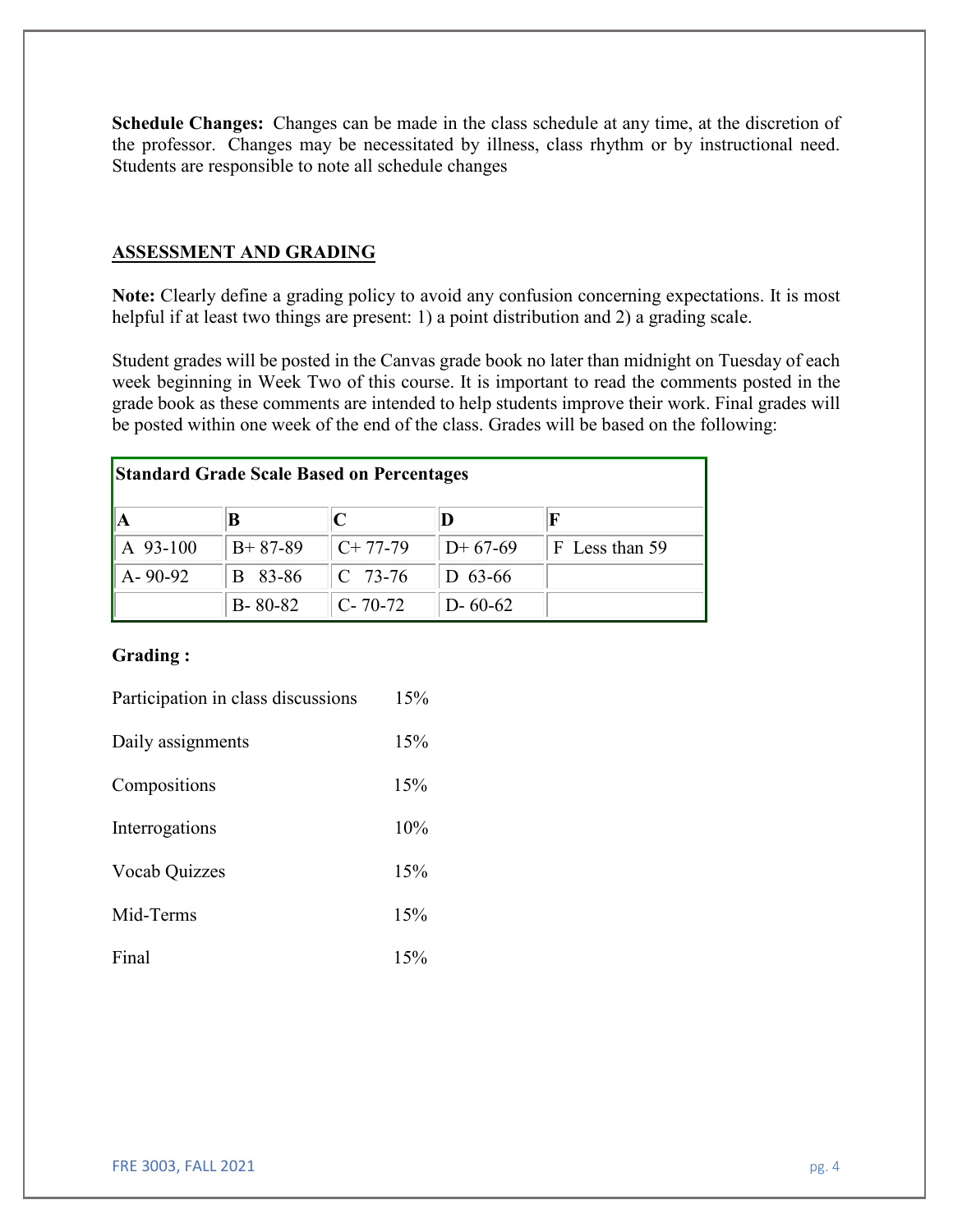### **INCOMPLETES AND LATE ASSIGNMENTS**

All assignments are to be submitted/turned in by the beginning of the class session when they are due—including assignments posted in Canvas. Incompletes will only be assigned in extremely unusual circumstances.

# **STATE AUTHORIZATION**

State authorization is a formal determination by a state that Point Loma Nazarene University is approved to conduct activities regulated by that state. In certain states outside California, Point Loma Nazarene University is not authorized to enroll online (distance education) students. If a student moves to another state after admission to the program and/or enrollment in an online course, continuation within the program and/or course will depend on whether Point Loma Nazarene University is authorized to offer distance education courses in that state. It is the student's responsibility to notify the institution of any change in his or her physical location. Refer to the map on [State Authorization](https://www.pointloma.edu/offices/office-institutional-effectiveness-research/disclosures) to view which states allow online (distance education) outside of California.

# **PLNU COPYRIGHT POLICY**

Point Loma Nazarene University, as a non-profit educational institution, is entitled by law to use materials protected by the US Copyright Act for classroom education. Any use of those materials outside the class may violate the law.

# **PLNU ACADEMIC HONESTY POLICY**

Students should demonstrate academic honesty by doing original work and by giving appropriate credit to the ideas of others. Academic dishonesty is the act of presenting information, ideas, and/or concepts as one's own when in reality they are the results of another person's creativity and effort. A faculty member who believes a situation involving academic dishonesty has been detected may assign a failing grade for that assignment or examination, or, depending on the seriousness of the offense, for the course. Faculty should follow and students may appeal using the procedure in the university Catalog. See [Academic Policies](http://catalog.pointloma.edu/content.php?catoid=18&navoid=1278) for definitions of kinds of academic dishonesty and for further policy information.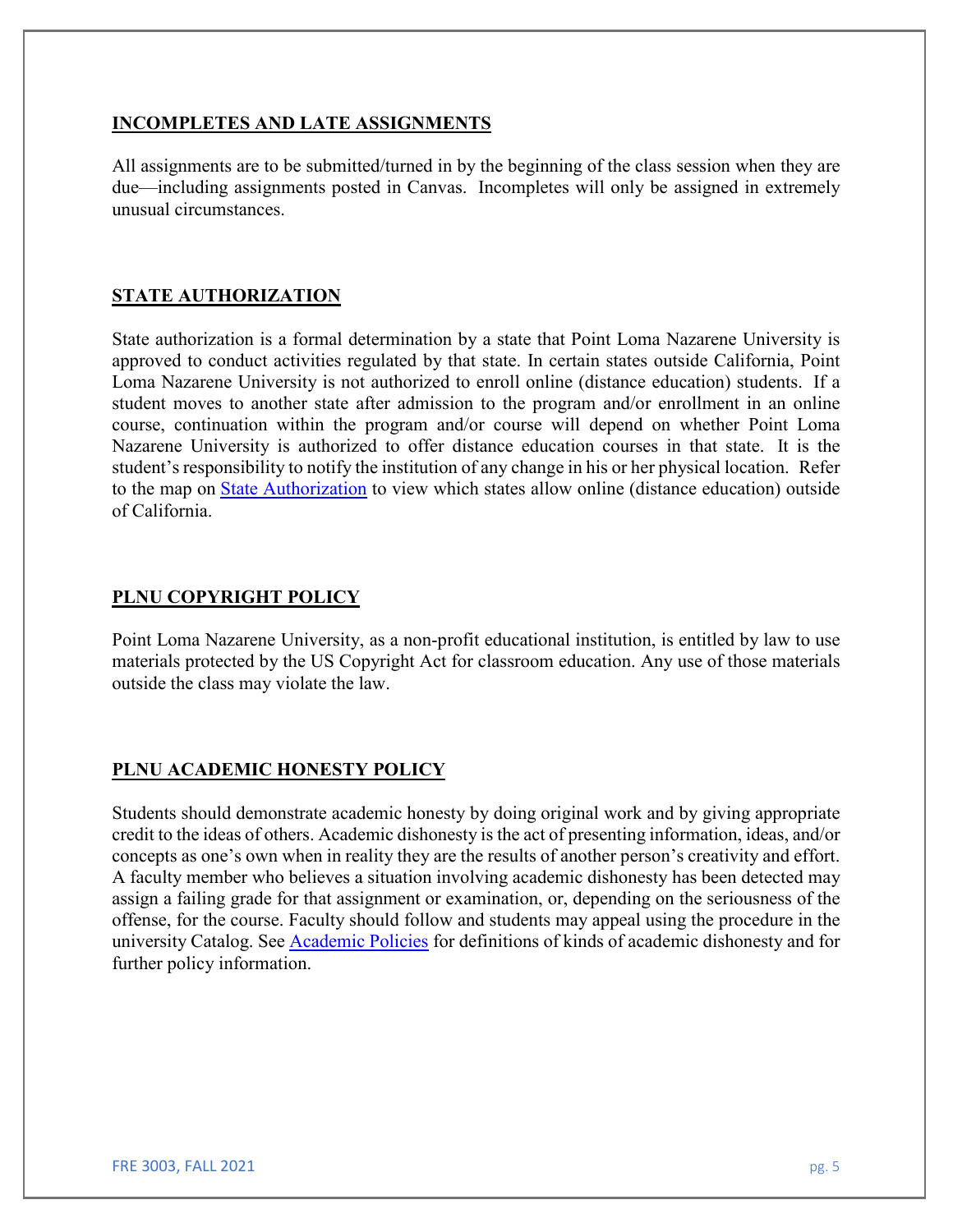### **ORIGINALITY AND EDITING**

All work presented for a grade in this class must be written in French from scratch after the assignment is given. NO papers written for high school or other college classes (simultaneously or otherwise) should be submitted. Originality of thought, creative presentation, and appropriate use of scholarly concepts and terms, without turning the essay into a jargon-driven text, are encouraged. Always edit and proofread out-of-class writing of a polished presentation in MLA form. Assistance in editing and proofreading for preferred French diction and syntax is permitted; the ideas, organization, and expression are to be the student's own. All papers need to be in print (no hand written papers).

# **PLNU ACADEMIC ACCOMMODATIONS POLICY**⍟

PLNU is committed to providing equal opportunity for participation in all its programs, services, and activities. Students with disabilities may request course-related accommodations by contacting the Educational Access Center (EAC), located in the Bond Academic Center [\(EAC@pointloma.edu](mailto:EAC@pointloma.edu) or 619-849-2486). Once a student's eligibility for an accommodation has been determined, the EAC will issue an academic accommodation plan ("AP") to all faculty who teach courses in which the student is enrolled each semester.

PLNU highly recommends that students speak with their professors during the first two weeks of each semester/term about the implementation of their AP in that particular course and/or if they do not wish to utilize some or all of the elements of their AP in that course.

Students who need accommodations for a disability should contact the EAC as early as possible (i.e., ideally before the beginning of the semester) to assure appropriate accommodations can be provided. It is the student's responsibility to make the first contact with the EAC.

# **PLNU ATTENDANCE AND PARTICIPATION POLICY**⍟

Regular and punctual attendance at all class sessions is considered essential to optimum academic achievement. If the student is absent for more than 10 percent of class sessions, the faculty member will issue a written warning of de-enrollment. If the absences exceed 20 percent, the student may be de-enrolled without notice until the university drop date or, after that date, receive the appropriate grade for their work and participation.

# **SPIRITUAL CARE**

Please be aware PLNU strives to be a place where you grow as whole persons. To this end, we provide resources for our students to encounter God and grow in their Christian faith.